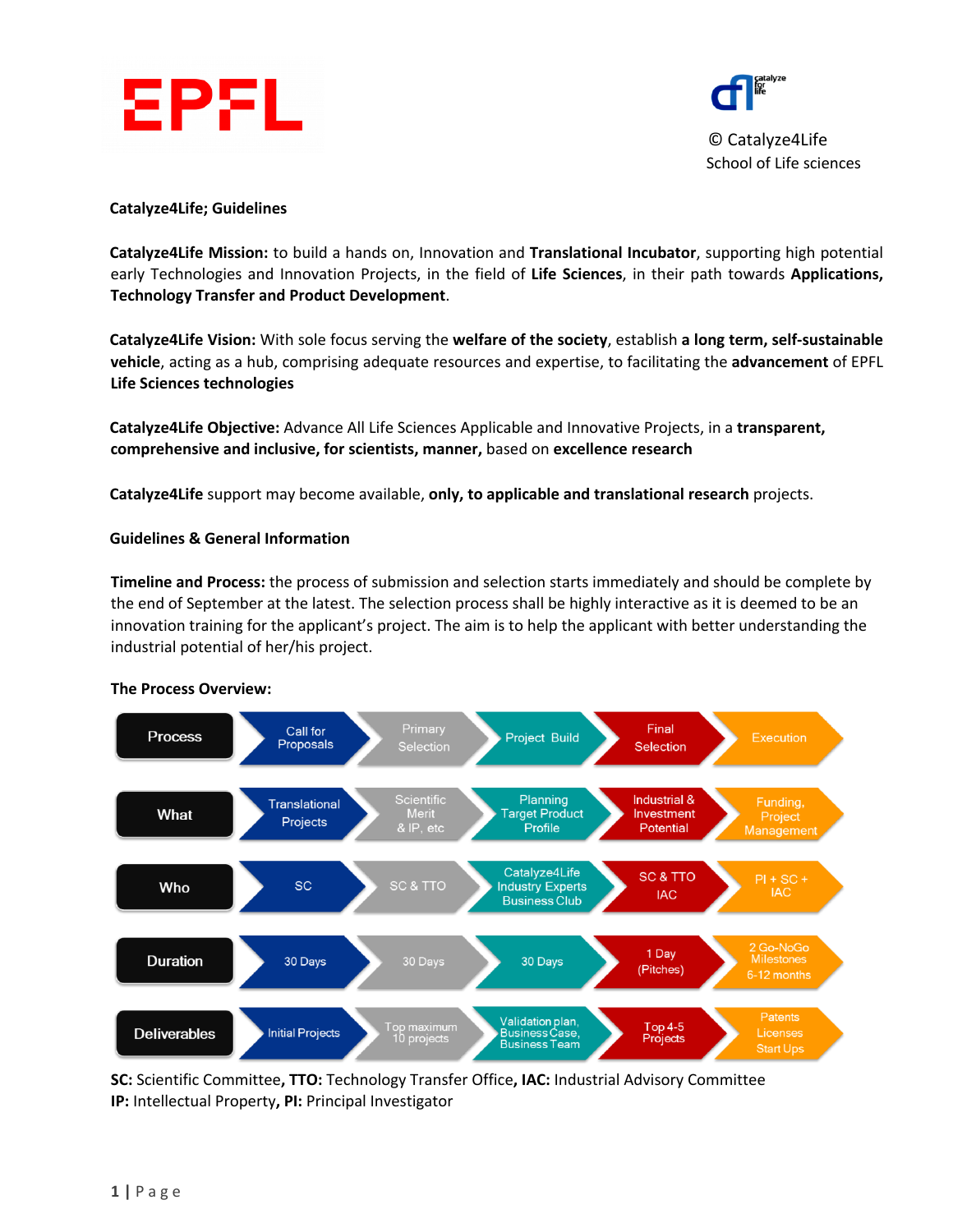



© Catalyze4Life School of Life sciences

## **Criteria for the selection of the proposals:**

- 1. Scientific and Technical Merit
- 2. Innovation and novelty
- 3. Feasibility and risk
- 4. Market need and opportunity
- 5. Society need served (exceptionally even if it does not represent high market potential)
- 6. A relatively clear path to a commercially viable technology
- 7. Competitive advantage over currently available technologies
- 8. Significant de-risking or value inflection point without which the technology would not be partner-able
- 9. Clarity of the research objectives and proposed technical milestones
- 10. Potential impact and significance for human health and public benefit
- 11. Potential for Technology Transfer
- 12. Likelihood of enabling a strong patent position or enhancing an existing patent position
- 13. Entrepreneurs if available; In all cases Catalyze4Life, when needed, shall secure, in residence, all entrepreneurial/business activities (example; market research, business plan, etc), including training potential entrepreneurs.

**Selection committee (Catalyze<sup>4</sup>Life Scientific and Industrial Advisory Committee): For details please contact** catalyze4lifepfl.ch and see at https://www.epfl.ch/schools/sv/school-of-life-sciences/innovation/catalyze4life/

### **Catalyze4Life funding General Policies (eligibility, planning, Deliverables and project management, IP).**

- 14. Anyone with rights as a principal investigator (PI), whose employer is EPFL and who has an obligation to assign intellectual property (IP) rights to EPFL, and who has or is associated to an active laboratory, is eligible to apply.
- 15. The Principal Investigator, may have an invention disclosure on file with the EPFL TTO (Technology Transfer Office), upon which the proposed project will be based, prior to applying. Applications may be accepted if the project proposal has an obvious potential generating novel Intellectual Property
- 16. The technology, which provides the basis for the project proposal, must not yet be licensed or optioned and should not be licensed or optioned until the completion of the POC (the technology Proof Of Concept) project. Thus, this **Catalyze4Life** funding should not be used as a "Trojan Horse" for entities seeking non-dilutive money. Flexibility should remain nevertheless for exceptional, obvious and transparent partnering opportunities in the interest of EPFL, Faculty, Technology and Society.
- 17. The main intellectual property (IP) surrounding (or to be generated by) the POC project proposal must be owned by the EPFL. If IP is jointly owned with another institution, an inter-institutional agreement must be in place with EPFL designated as the commercialization lead.
- 18. In coordination with **Catalyze4Life,** the PI must report any and all inventions to the EPFL TTO no fewer than 30 days in advance of a public disclosure to allow the TTO to determine if such public disclosure contains new, potentially patentable subject matter.
- 19. The research project may be structured such that some, or even a large part of the approved, budgeted activities is outsourced to one or more approved contract research organizations (CROs).
- 20. For each project, a project team will be assembled to manage and monitor progress throughout the funding period. In addition to *Catalyze4Life,* team members may include, research personnel, and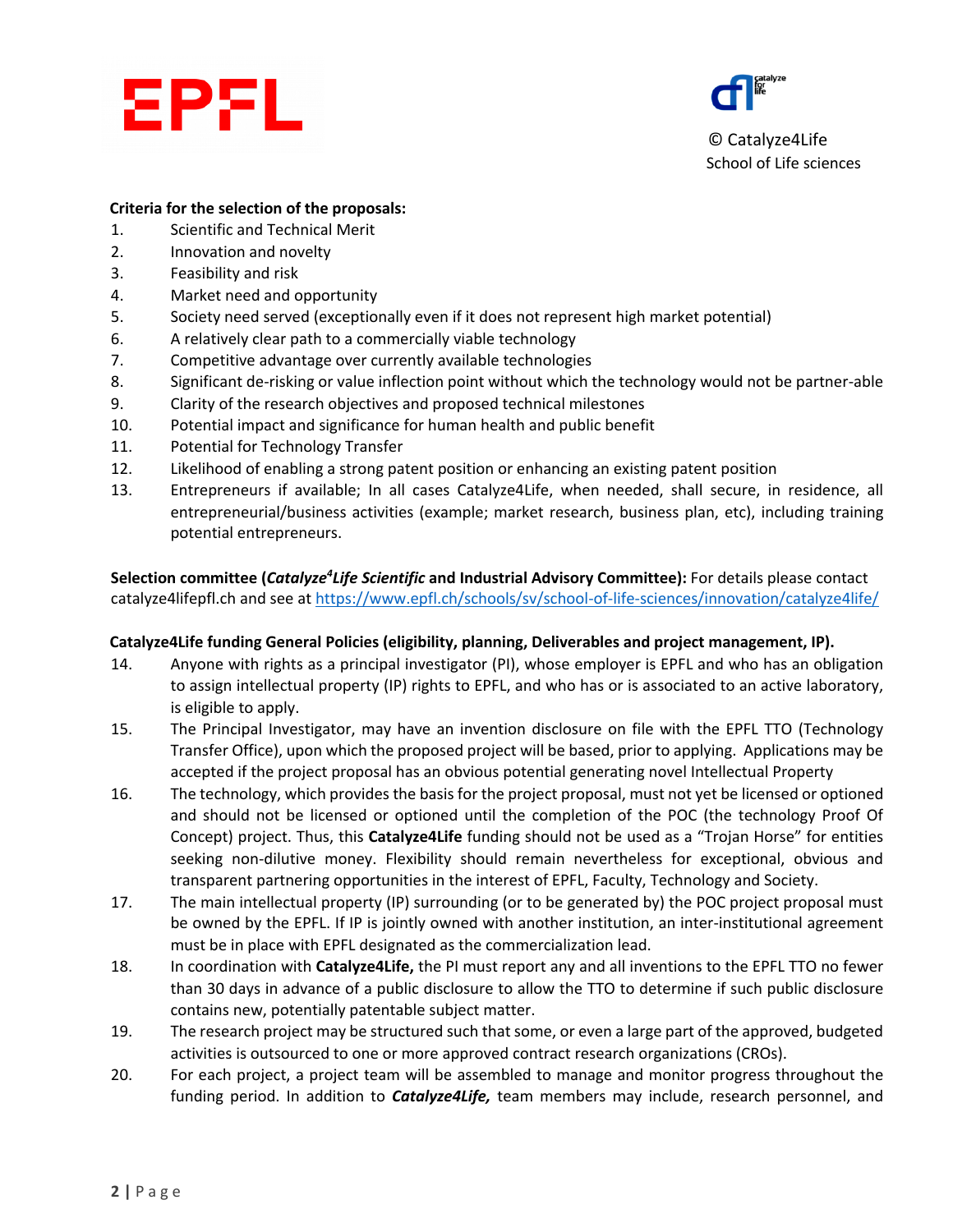



© Catalyze4Life School of Life sciences

external consultants with specific technical expertise (e.g., medicinal chemistry, PK/PD, product development and commercialization).

- 21. the support by **Catalyze4Life** must be cited in all publications that describes supported work.
- 22. Progress reports are due on the mid-term and the end of the funding period. Each report should specifically address research results relative to each specific aim and a statement of any inventions made in the course of the performance of the funded project.
- 23. The proposed project must be focused on activities facilitating soon to come product development or testing. **Catalyze4Life** funding cannot be used for basic research or as general funding for the PI's lab. Projects should address how achieving identified project milestones will move the associated technology towards commercialization.
- 24. **Catalyze4Life** funding will not be subject to EPFL indirect expense charges. Funding may only be used for research directly related to, and budgeted under the project, and may not be used for any other purpose. Periodic financial reports may be run to verify the appropriateness of project expenses.
- 25. Only one **Catalyze4Life** project may be submitted per PI. Investigators with multiple technologies should focus their proposal on the most commercially promising technology (or if possible, a combination of technologies) within their portfolio. Flexibility should remain for this rule.
- 26. All project milestones should be achievable within 12 months the latest of the start of funding and within the requested budget.
- 27. A previous **Catalyze4Life** funding winner is eligible to re-apply. A new funding should be paid at the earliest post mid-term milestone of his currently running POC project.
- 28. Extension of **Catalyze4Life** funding may be possible for technologies with exceptional potential having achieved all milestones designed in the 1st **Catalyze4Life** funding period.
- 29. By submitting a **Catalyze4Life** funding pre-application the PI acknowledges that this project is eligible for submission based on the criteria set forth in this application. He/She further understands that if invited to submit a Proposal there is no guarantee that such proposal will be funded.
- 30. The proposal will be reviewed and scored by a **Catalyze4Life** funding Review Committee and only those projects which are selected by the Committee will be funded.

# **Expectations from Applicants:**

- 1. Work closely with the **Catalyze4Life** office to structure the proposal and put together a short PowerPoint presentation of 2-3 slides explaining the essentials of the technology.
- 2. Be available for in-person meetings (at least for 1 meeting with the **Catalyze4Life** team and 1 pitch with the **Catalyze4Life** committee).
- 3. Any funds remaining in the PIs' account upon shall be returned to the **Catalyze4Life** account upon; a) stopping the project due to non-successful mid-term milestone or b) upon completion of the final milestone, c) funding support for the same work is secured from industry or other sources.
- 4. Participate, pro-actively, in follow up commercialization related activities

# **Activities Eligible for funding (examples)**

The focus of the proposal must be in applicable, only, research in the field of Life Sciences. Examples of studies eligible for funding include but are not limited to: